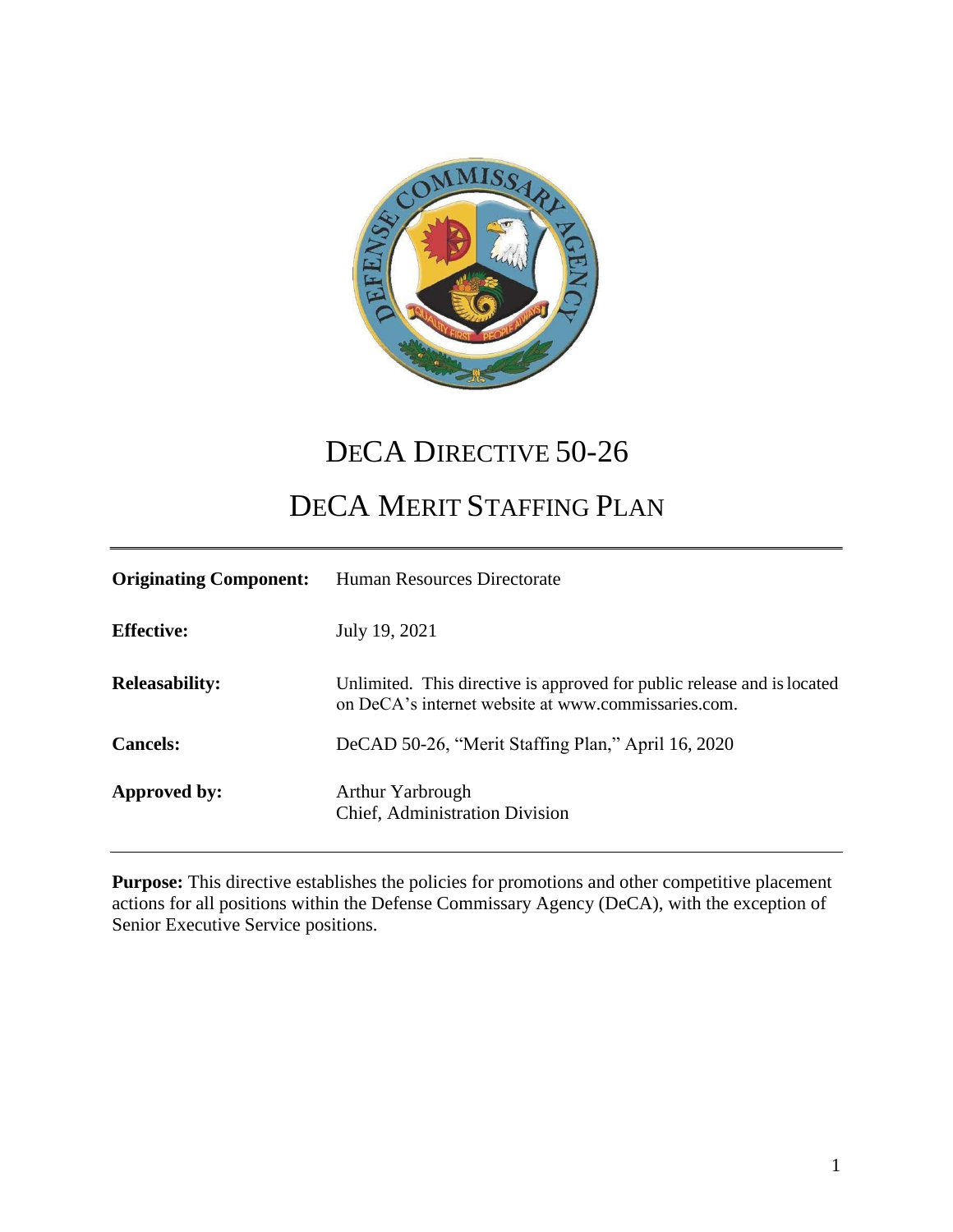# **TABLE OF CONTENTS**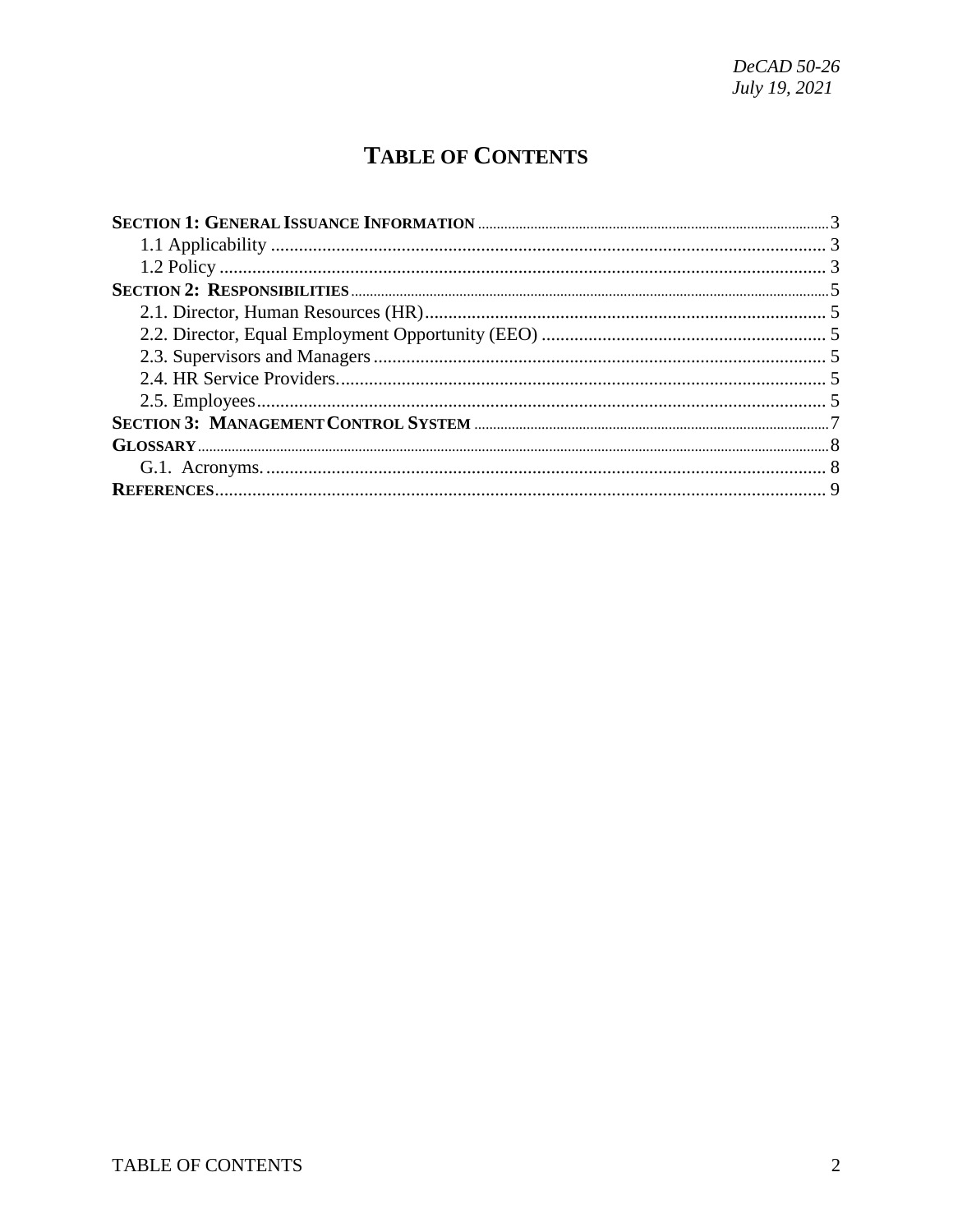## **SECTION 1: GENERAL ISSUANCE INFORMATION**

#### <span id="page-2-1"></span><span id="page-2-0"></span>**1.1. APPLICABILITY.** This directive applies to DeCA activities worldwide.

#### <span id="page-2-2"></span>**1.2. POLICY.** It is DeCA policy that:

a. The identification, qualification, evaluation, and selection of candidates shall be made in accordance with (IAW) merit system principles; based solely on job-related criteria; and without regard to political, religious, labor organization affiliation or non-affiliation, marital status, race, color, sex, national origin, non-disqualifying physical or mental disability, age, genetic information, or sexual orientation. DeCA provides reasonable accommodations to qualified applicants with disabilities. Automated tool(s) may be used to complement the merit staffing process to the extent practicable and feasible.

b. The following placement actions must be accomplished IAW guidance in Part 335 of Title 5, Code of Federal Regulations:

(1) Permanent promotion to a higher graded position or to a position with more promotion potential than a position previously held on a permanent basis in the competitive service.

(2) Reassignment, demotion, transfer, reinstatement, or other position change to a position with more promotion potential than a position previously held on a permanent basis in the competitive service, except as permitted by reduction-in-force regulations.

(3) Temporary promotions and/or details to higher graded duties exceeding 120 days (unless to a grade equal to or less than a grade previously held on a permanent basis).

(4) Selection for formal training which is part of an authorized training agreement, part of a promotion program, or required by regulation before an employee may be considered for promotion.

a. Qualification standards published by the Office of Personnel Management will be used to determine eligibility for promotion or placement.

b. Management has the right to determine the method by which positions will be filled and to determine the appropriate recruitment sources to meet mission objectives and affirmative action goals.

c. Supervisors may not advocate the selection of a relative. Advocating includes the referral of an application of a relative for consideration for promotion or placement. If a relative of a selecting official is among the candidates certified for selection, the selecting official must disqualify himself/herself and selection authority must be designated at a higher level in the chain of command.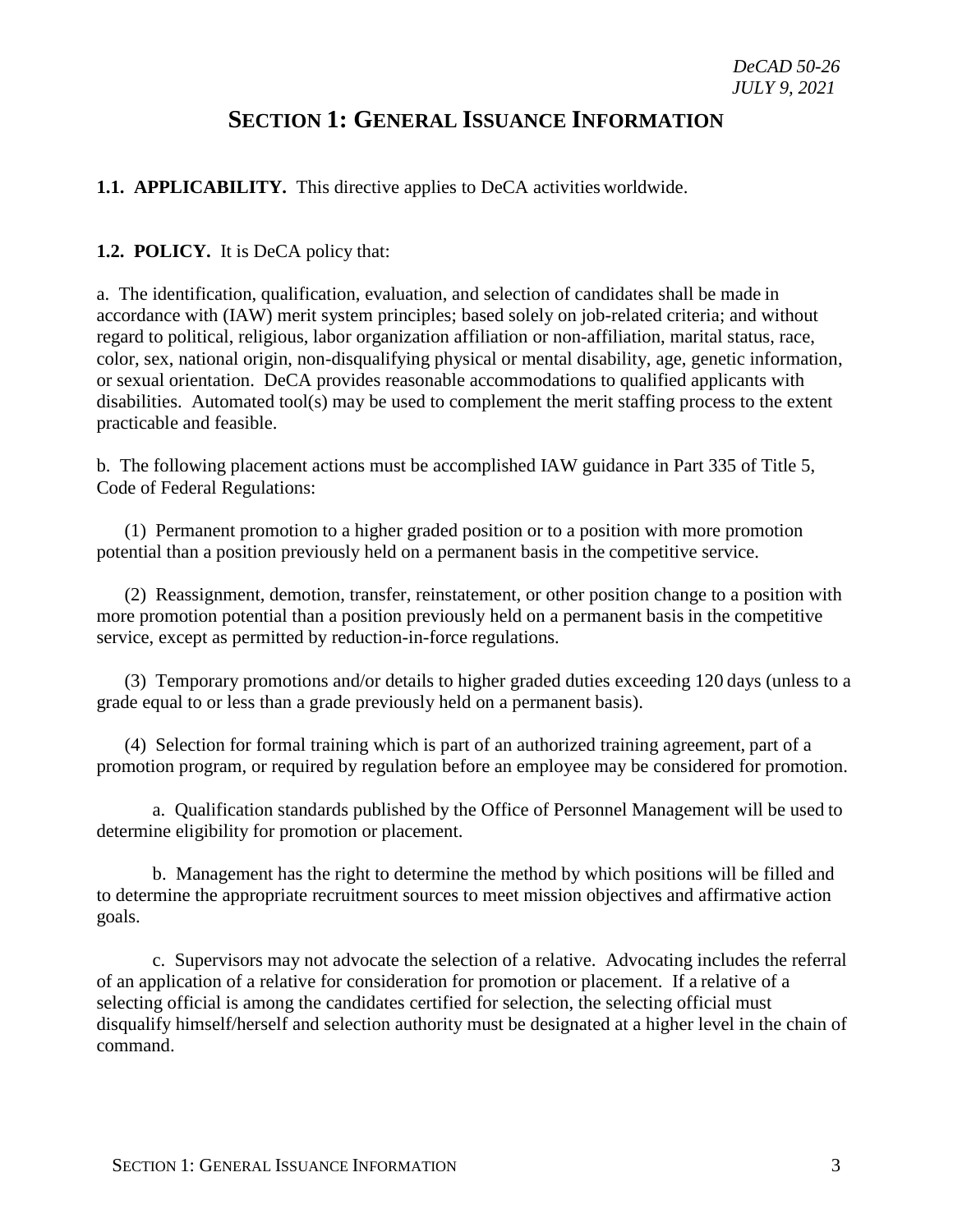d. This directive must be applied in conjunction with applicable collective bargaining agreement (CBA) provisions. Whenever this directive and the CBA cover the same subject, the CBA prevails for positions covered by the CBA.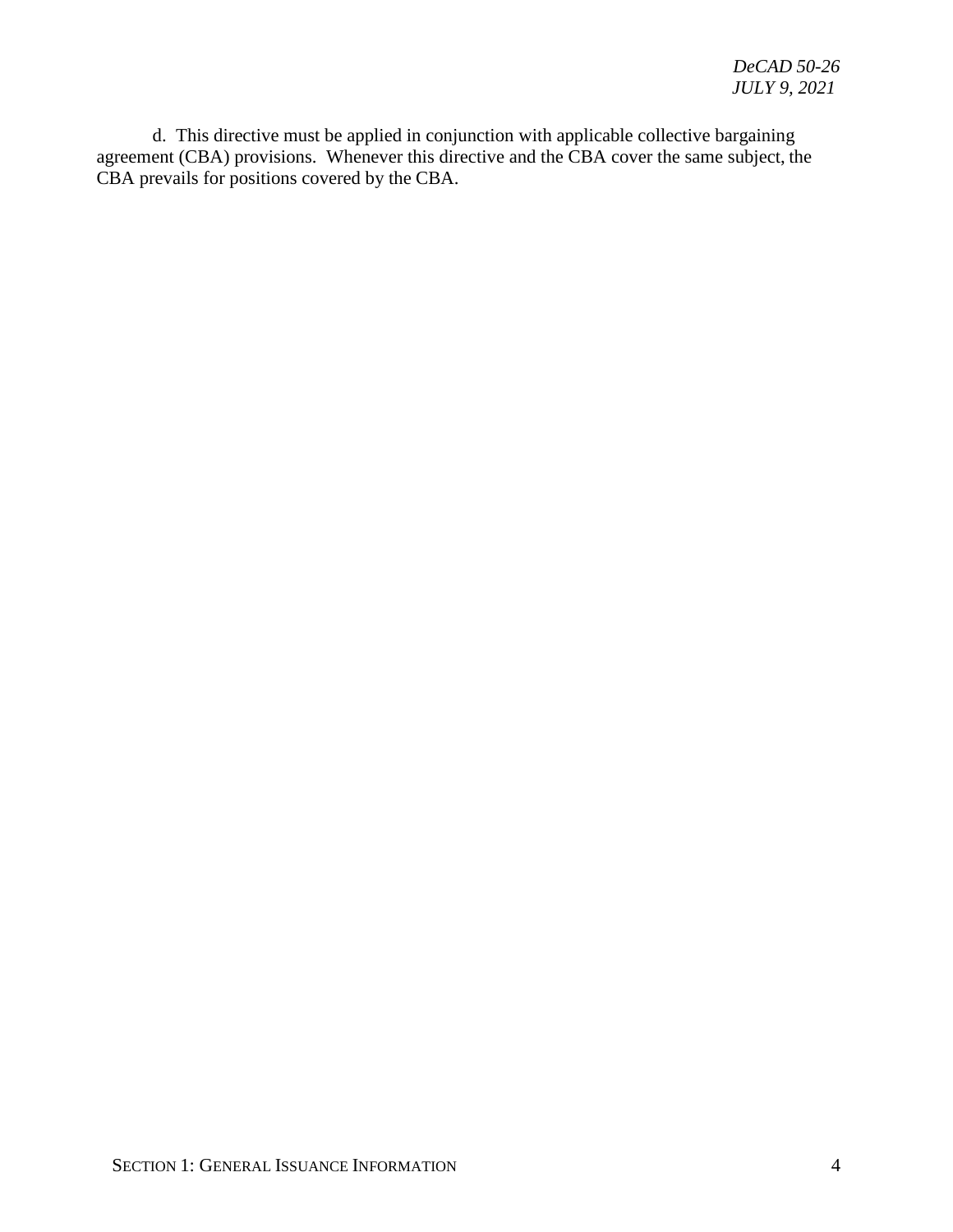### **SECTION 2: RESPONSIBILITIES**

#### <span id="page-4-1"></span><span id="page-4-0"></span>**2.1. DIRECTOR, HUMAN RESOURCES (HR).** The HR Director shall:

a. Establish and oversee the DeCA Merit Staffing Program;

b. Monitor program administration for regulatory compliance;

c. Develop policy and procedures for DeCA's staffing related programs.

#### <span id="page-4-2"></span>**2.2. DIRECTOR, EQUAL EMPLOYMENT OPPORTUNITY (EEO).** The EEO Director shall:

a. Consult with HR and HR Service Providers (HRSP) on the provisions and applications of this plan;

b. Identify positions/occupations which are underrepresented, aid in developing recruitment strategies, and aid in communicating job opportunity information to sources of qualified candidates;

c. Advise managers and supervisors on affirmative action goals and responsibilities;

d. Develop, execute, and assess programs designed to support affirmative employment;

e. Review and monitor selections to ensure compliance with the spirit and intent of affirmative action program goals and objectives.

<span id="page-4-3"></span>**2.3. SUPERVISORS AND MANAGERS.** Supervisors and managers shall treat candidates in a fair and equitable manner without regard to non-merit factors. They are responsible for:

- a. Fair and open competition;
- b. Evaluation and selection based on merit factors;
- c. Making selections in a timely manner.

<span id="page-4-4"></span>**2.4. HR SERVICE PROVIDERS (HRSP).** The HRSPs are responsible for the day-to-day management and administration of all staffing functions. This includes executing staffing plans and programs for all serviced populations, providing job information and accepting applications, recruiting/filling positions, and processing placement actions.

<span id="page-4-5"></span>**2.5. EMPLOYEES.** Employees shall:

a. Apply for positions they are interested in, following the specific instructions in the vacancy announcement.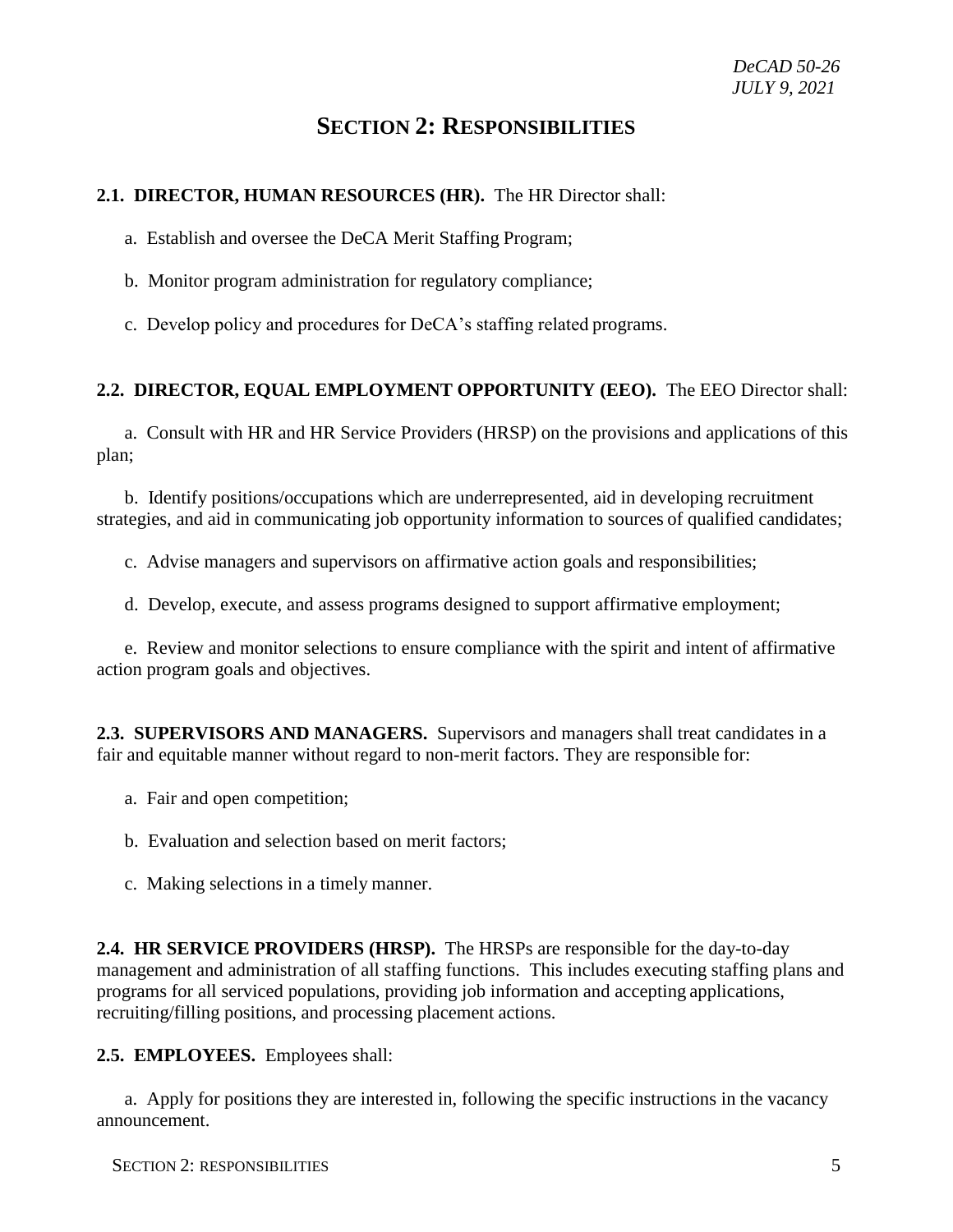b. Notify their supervisor, in writing, of job opportunities for which they are interested in applying during periods of legitimate absence.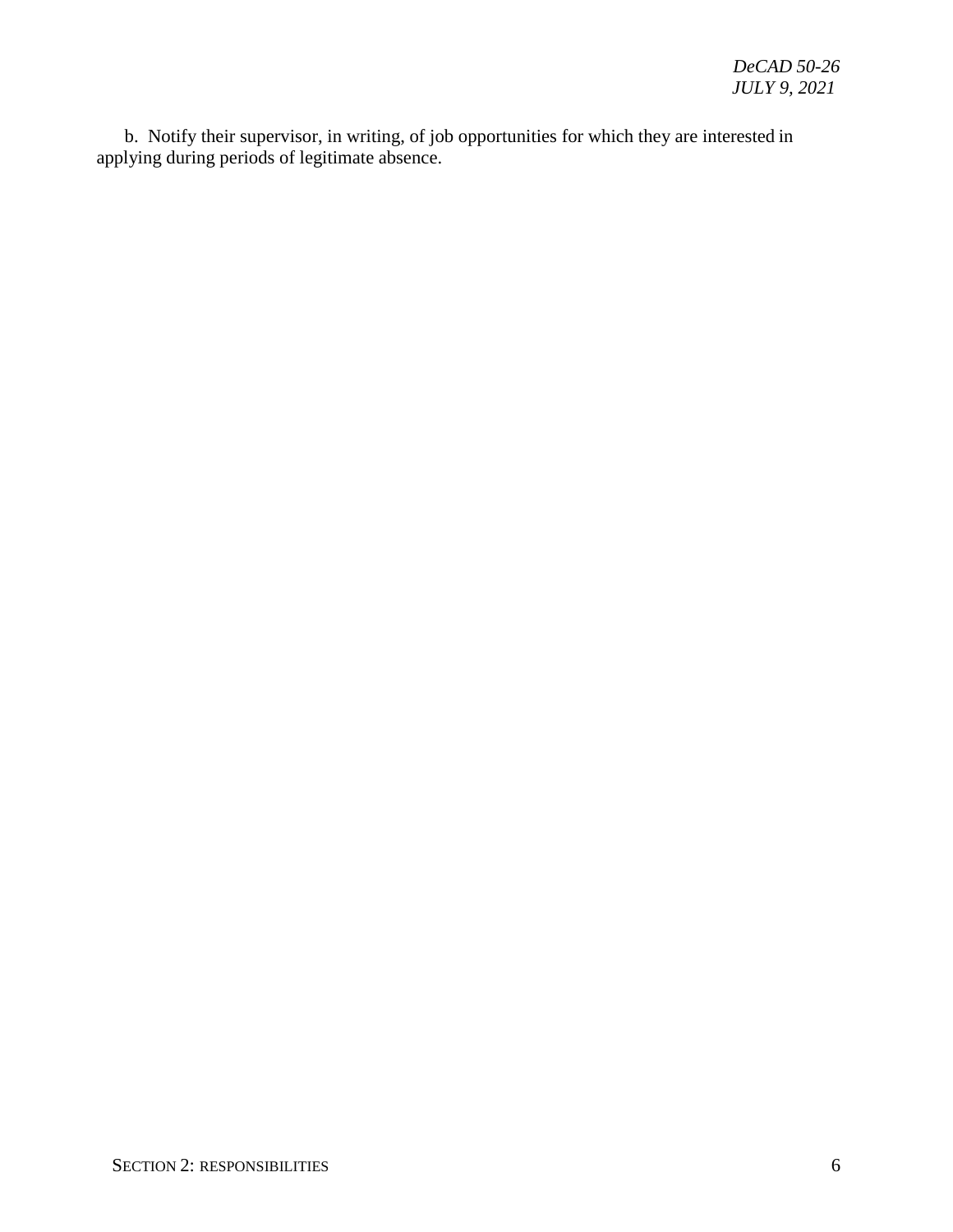# **SECTION 3: MANAGEMENT CONTROL SYSTEM**

<span id="page-6-0"></span>**3. MANAGEMENT CONTROL SYSTEM.** This directive contains internal management control provisions that are subject to evaluation and testing as required by DeCAD 70-2 and DoD Directive 5105.55.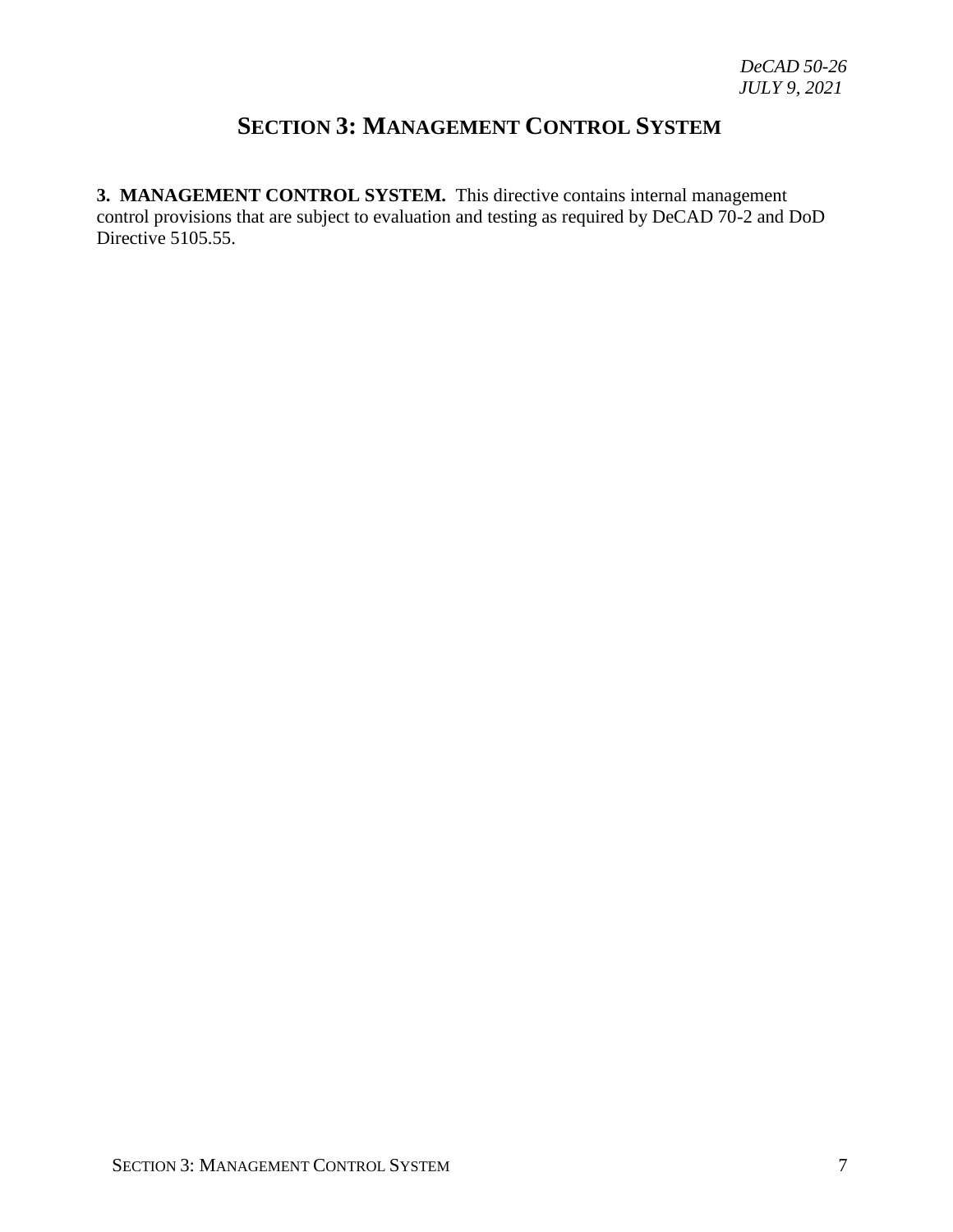## **GLOSSARY**

#### <span id="page-7-1"></span><span id="page-7-0"></span>**G.1. ACRONYMS.**

| CBA <sup>.</sup>                   | <b>Collective Bargaining Agreement</b>                                                           |
|------------------------------------|--------------------------------------------------------------------------------------------------|
| <b>DeCA</b><br><b>DeCAD</b><br>DoD | Defense Commissary Agency<br><b>Defense Commissary Agency Directive</b><br>Department of Defense |
| EEO                                | <b>Equal Employment Opportunity</b>                                                              |
| <b>HR</b><br><b>HRSP</b>           | Human Resources<br>Human Resources Service Provider                                              |
| <b>IAW</b>                         | In Accordance With                                                                               |